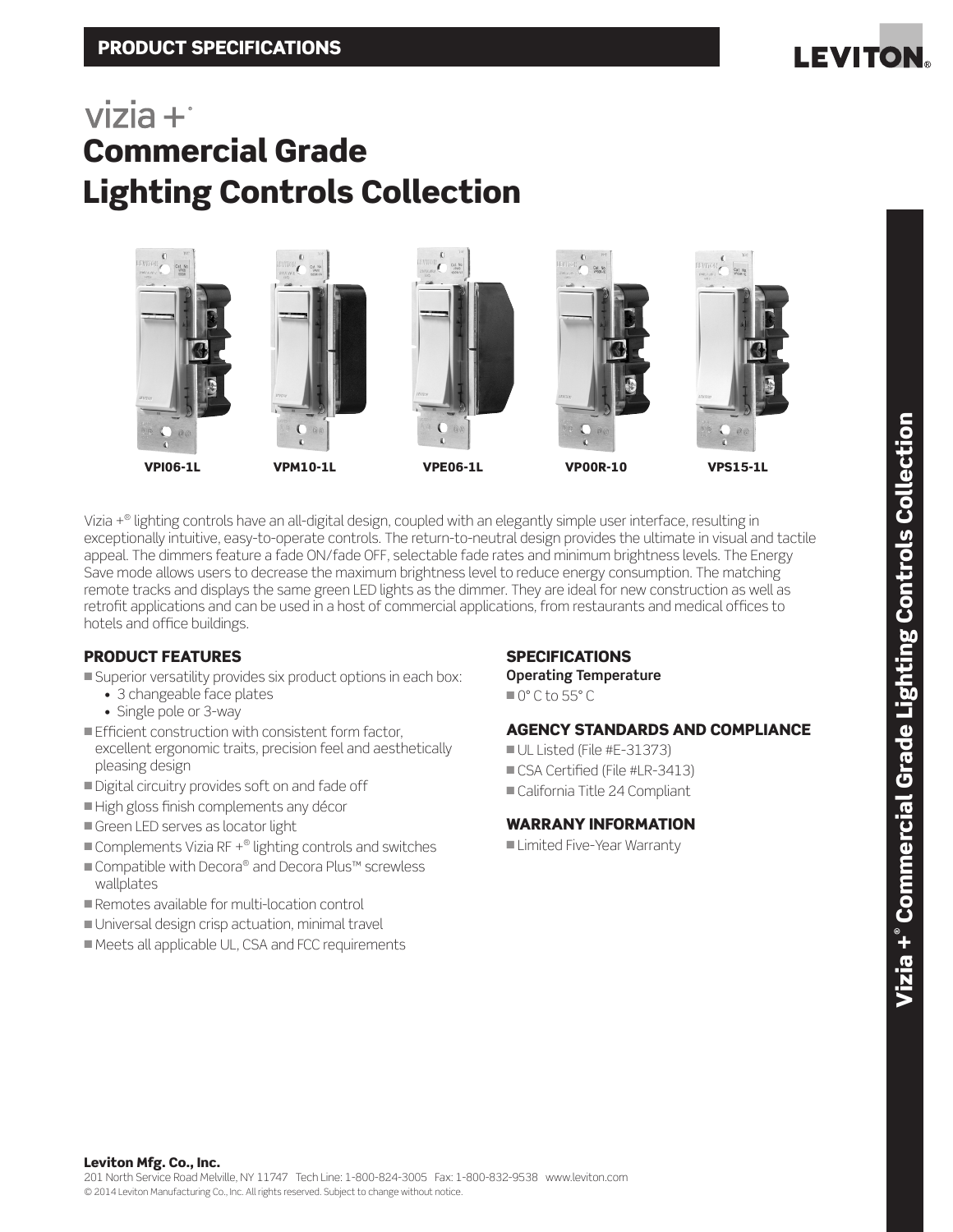## WIRING DIAGRAMS

### **Diagram 1**

Single pole wiring for incandescent or magnetic low voltage dimmer.



### **Diagram 2**

Single pole wiring for electronic low voltage dimmers, Mark 10® *Powerline* dimmers, fan speed control or switch.



**Dimmers** VPE06 VPX10 VPX12-7L

**Switch** 

VPS15

**NOTES** 1) VPS15 has screw terminals, VPE06, VPX10, VPF01 and VPX12-7L have leads

### **Diagram 3**

3-way wiring for incandescent or magnetic low voltage dimmers with coordinating remote.



VP0SR-10

NOTES:

1) VPI06, VP0SR-10 and VP00R-10 have screw terminals, VPM10 has leads 2) Black connections are interchangeable (see Diagram 4)

3) Silver terminal on coordinating remote is unused

## **Diagram 4**

Alternate 3-way wiring for incandescent or magnetic low voltage dimmer with coordinating remote.



VPI06 VPM10

### **Coordinating Dimmer Remote** VP00R-10

**Coordinating Switch Remote** VP0SR-10

### NOTES:

1) VPI06, VP0SR-10 and VP00R-10 have screw terminals, VPM10 has leads 2) Black connections are interchangeable (see Diagram 3) 3) Silver terminal on coordinating remote is unused

**Diagram 5**

3-way wiring for electronic low voltage dimmer, Mark 10® *Powerline* dimmer, fan speed control or switch with coordinating remote.



**Dimmers** VPE06 VPX10

**Coordinating Dimmer Remote** VP00R-10

**Coordinating Switch Remote** VP0SR-10

**Fan Speed Control** VPF01

#### **Switch** VPS15

NOTES:

1) VPS15, VP0SR-10 and VP00R-10 have screw terminals, VPE06, VPX10 and VPF01 have leads

2) Black and Red terminals on coordinating remotes are unused

Sharing a neutral wire may cause flickering or other unforeseen issues. Connect all lighting/fan speed controls to the same phase or run a separate neutral to each phase. Consult the Leviton tech line if problems persist.

### Leviton Mfg. Co., Inc.

201 North Service Road Melville, NY 11747 Tech Line: 1-800-824-3005 Fax: 1-800-832-9538 www.leviton.com © 2014 Leviton Manufacturing Co., Inc. All rights reserved. Subject to change without notice.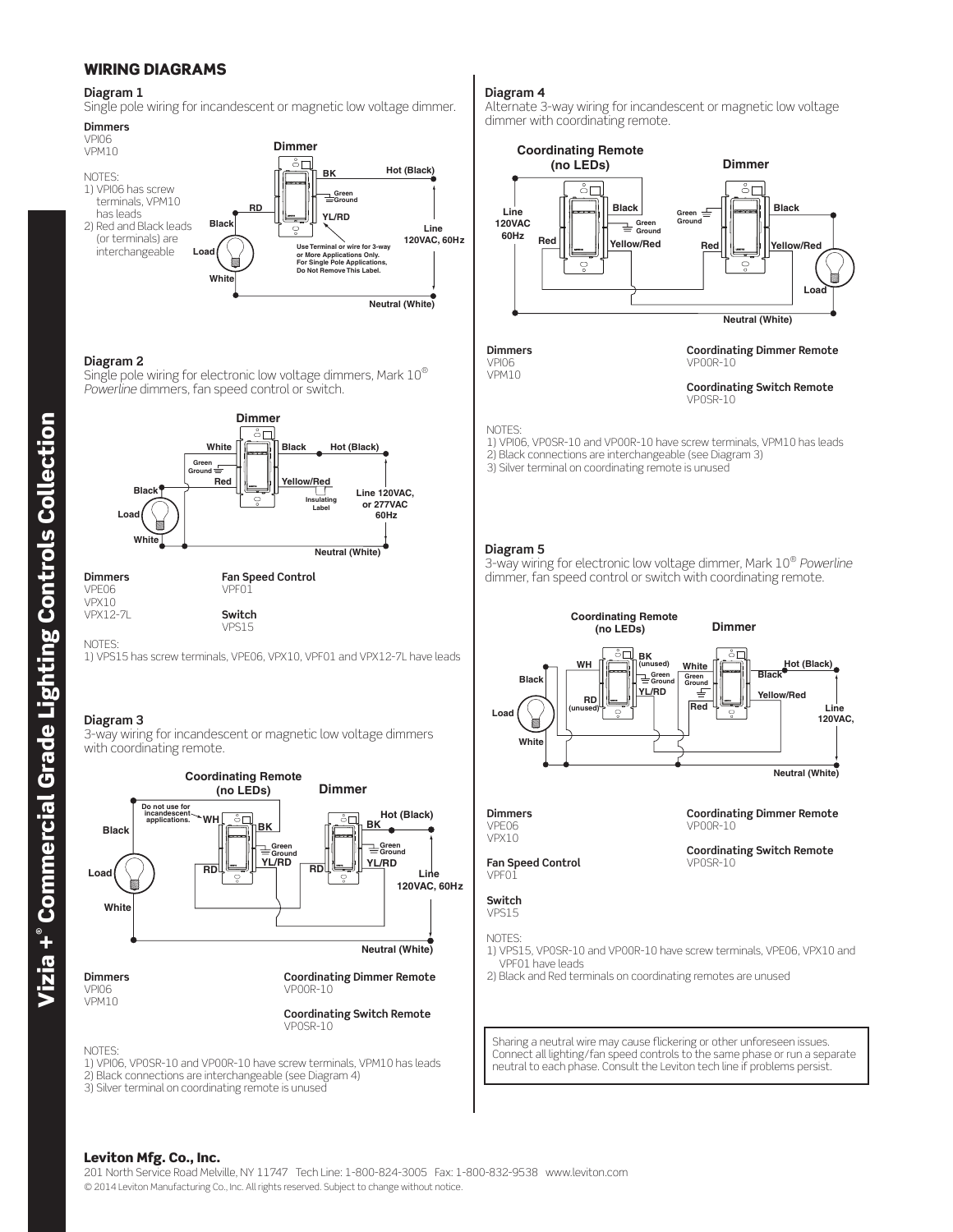# **LEVITON**

## WIRING DIAGRAMS

### **Diagram 6**

3-way wiring for incandescent or magnetic low voltage dimmer with matching remote.



1) VPI06, VP00R-1L and VPOSR-10 have screw terminals, VPM10 has leads

## **Diagram 7**

3-way wiring for electronic low voltage dimmer, Mark 10® *Powerline* dimmer, fan speed control or switch with matching remote.



1) VPS15, VP0SR-10 and VP00R-1L have screw terminals, VPE06, VPX10, VPF01, VPX12-7L, VP00R-7L have leads



## DIMENSIONAL DRAWINGS **1.75**

All Dimmers, Quiet Fan Speed Control, Electronic Swith, Matching and Coordinating Remotes





Dimmer with LEDs Shown - VPI06, VP00R-1L, VP00R-10, VP0SR-1L, VP0SR-10, VPS15 Dimmer with LEDs Shown - VPM10, VP00R-7L, VPF01\* \*Note: VPF01 does not have fins

Dimmer with LEDs Shown - VPE06, VPH08, VPH06-7L, VPX10, VPX12-7L

2.70

## **Diagram 9**

3-way wiring for Hi-lume® fluorescent dimmer with coordinating remote.



**Coordinating Dimmer Remote** VP00R-10

NOTES:

- 1) Coordinating remote VP00R-10 and VP0SR-10 have screw terminals, VPH08 has leads
- 2) Black and Red terminals on coordinating remote are unused

## **Diagram 10**

3-way wiring for Hi-lume® fluorescent dimmer with matching remote.



Sharing a neutral wire may cause flickering or other unforeseen issues. Connect all lighting/fan speed controls to the same phase or run a separate neutral to each phase. Consult the Leviton tech line if problems persist.

 $\frac{1.40}{2.75}$ 

2.70

Leviton Mfg. Co., Inc.

201 North Service Road Melville, NY 11747 Tech Line: 1-800-824-3005 Fax: 1-800-832-9538 www.leviton.com © 2014 Leviton Manufacturing Co., Inc. All rights reserved. Subject to change without notice.